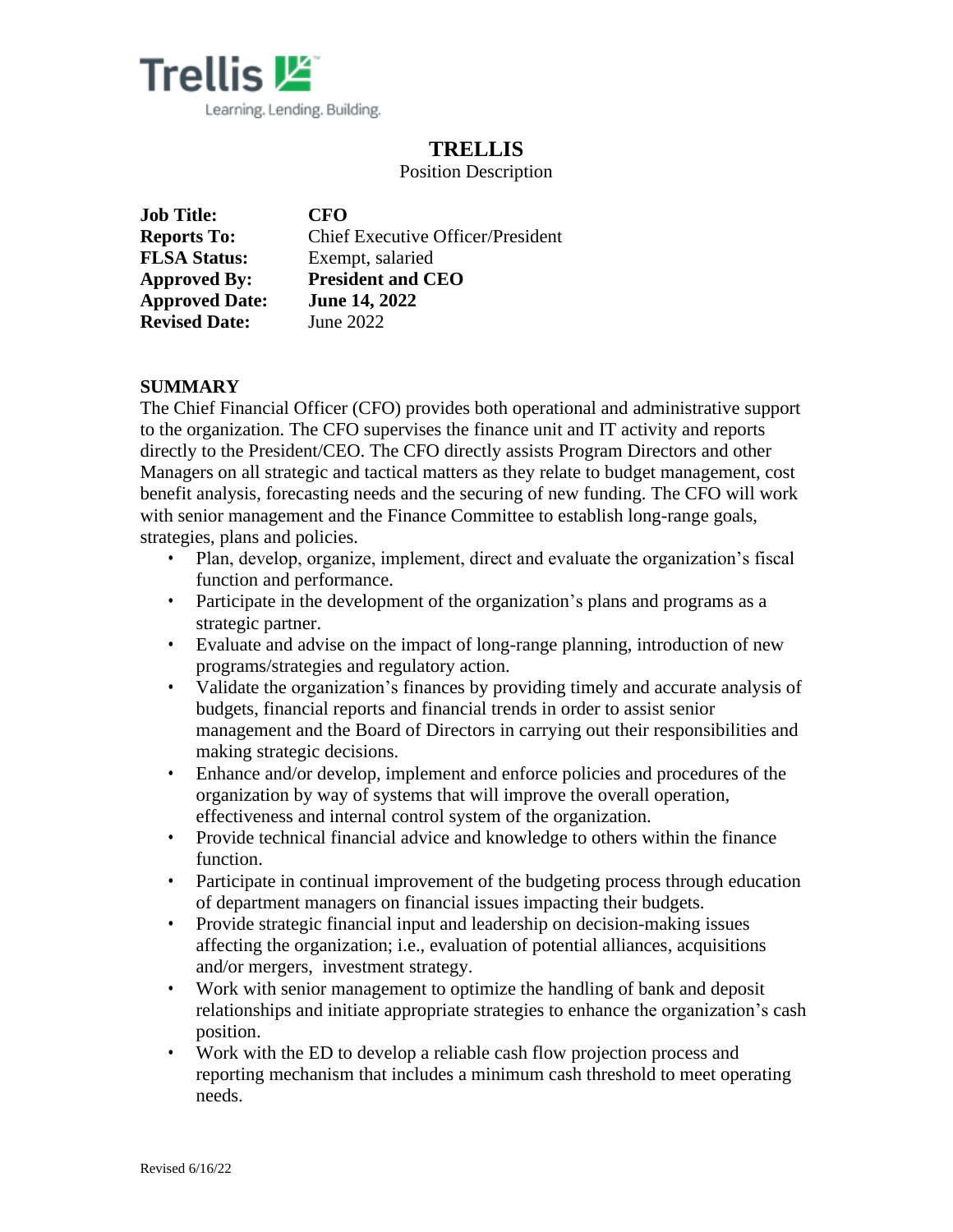

- Be an advisor from the financial perspective on any contracts into which the organization may enter.
- Evaluate the finance division structure and team plan for continual improvement of the efficiency and effectiveness of the group and provide individuals with professional and personal growth.
- Lead and manage IT investments, policies and contract vendors.
- Perform other duties as assigned.

**ESSENTIAL DUTIES AND RESPONSIBILITIES** include the following. Other duties may be assigned.

# *Reporting Relationship*

The CFO reports directly to the President/CEO. The CFO supports the President/CEO in working with the management team to advance program goals and resolve issues and challenges as they arise. They assist the President/CEO in building and sustaining vital working partnerships between professional staff, the Board and committees, toward the achievement of program objectives. The CFO reports regularly to the President/CEO on the financial condition of the organization and the progress made toward the accomplishment of organizational goals.

### **Finance**

- Oversee cash flow planning and management to ensure availability of funds as needed.
- Oversee cash, investment, and asset management policies.
- Oversee corporate financing strategies and activities, as well as banking relationships.
- Develop and utilize forward-looking, predictive models and activity-based financial analyses to provide insight into the organization's operations and business plans.

# **Planning, Policy, and Investor Relations**

- Oversee the development and monitoring of budgets and present to the Board.
- Develop financial business plans and forecasts to ensure sustainability.
- Ensure future program growth and expansion plans are aligned with financial projections.
- Participate in corporate policy development as a member of the senior management team; lead financial policy development.
- Engage the Finance Committee of the board of directors to develop short-, medium-, and long-term financial plans and projections.
- Represent the company to financial partners, including financial institutions, investors, foundation executives, auditors, public officials, etc.
- Remain up to date on nonprofit accounting and audit best practices and state and federal law regarding nonprofit organizations.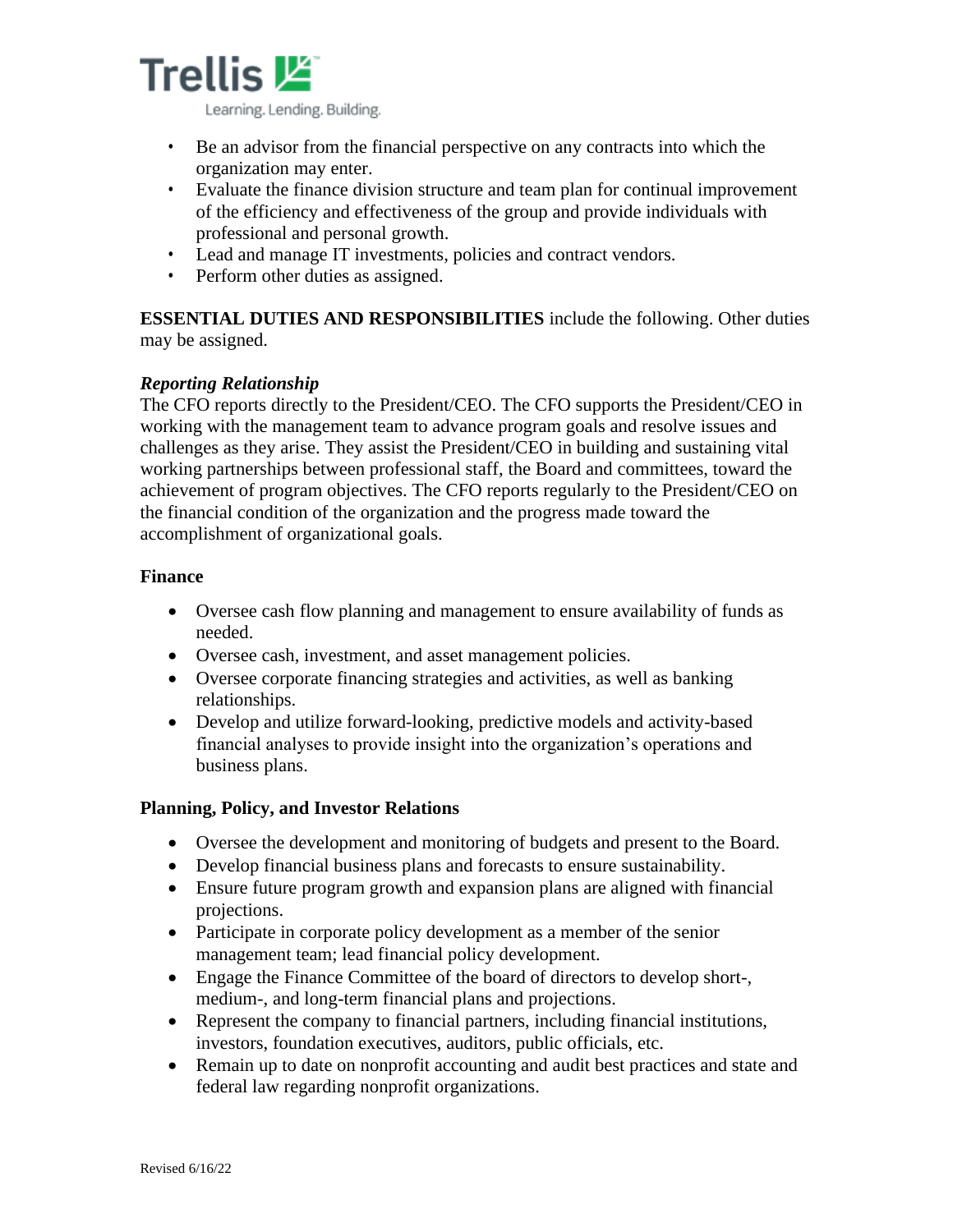

### **Accounting and Administration**

- Manage and develop the Controller who oversees the accounting function to ensure proper maintenance of all accounting systems and function. Work with Controller to develop Finance staff.
- Ensure that appropriate internal controls and financial policies and procedures are in place and operating as designed.
- Ensure timeliness, accuracy, and usefulness of financial and management reporting for federal, state and local funders, foundations, NeighborWorks America, and the Board of Directors and Board committees; oversee the preparation and communication of monthly and annual financial statements.
- Provide individual reporting for Board of Directors as needed.
- Coordinate and present audits and proper filing of tax returns.
- Ensure legal and regulatory compliance regarding all financial functions.

# **QUALIFICATIONS**

To perform this job successfully, an individual must be able to perform each essential duty satisfactorily. The requirements listed below are representative of the knowledge, skill, and/or ability required. Reasonable accommodations may be made to enable individuals with disabilities to perform the essential functions.

#### **EDUCATION and/or EXPERIENCE**

- A minimum of a BS in a finance-related field; CPA certification and/or MBA are preferred.
- At least three years' experience as CFO or equivalent, preferably in a nonprofit organization with a budget of at least \$5 million and multiple affiliate or subsidiary companies.
- Experience in a senior financial-management role, partnering with executive staff, resulting in the development and implementation of creative financial management strategies.
- Significant experience in or knowledge of nonprofit accounting, including fund and grant accounting, compliance, and reporting.
- Deep knowledge and understanding of the Office of Management and Budget Circular A133 audit.
- Expertise in affordable housing development or ownership, preferably both, to include experience with low income tax credit projects.
- Excellent written and oral communication skills.
- Ability to work in a complex organizational matrix with demonstrated leadership ability, team management, and interpersonal skills.
- Excellent analytical and abstract reasoning skills, plus excellent organization skills.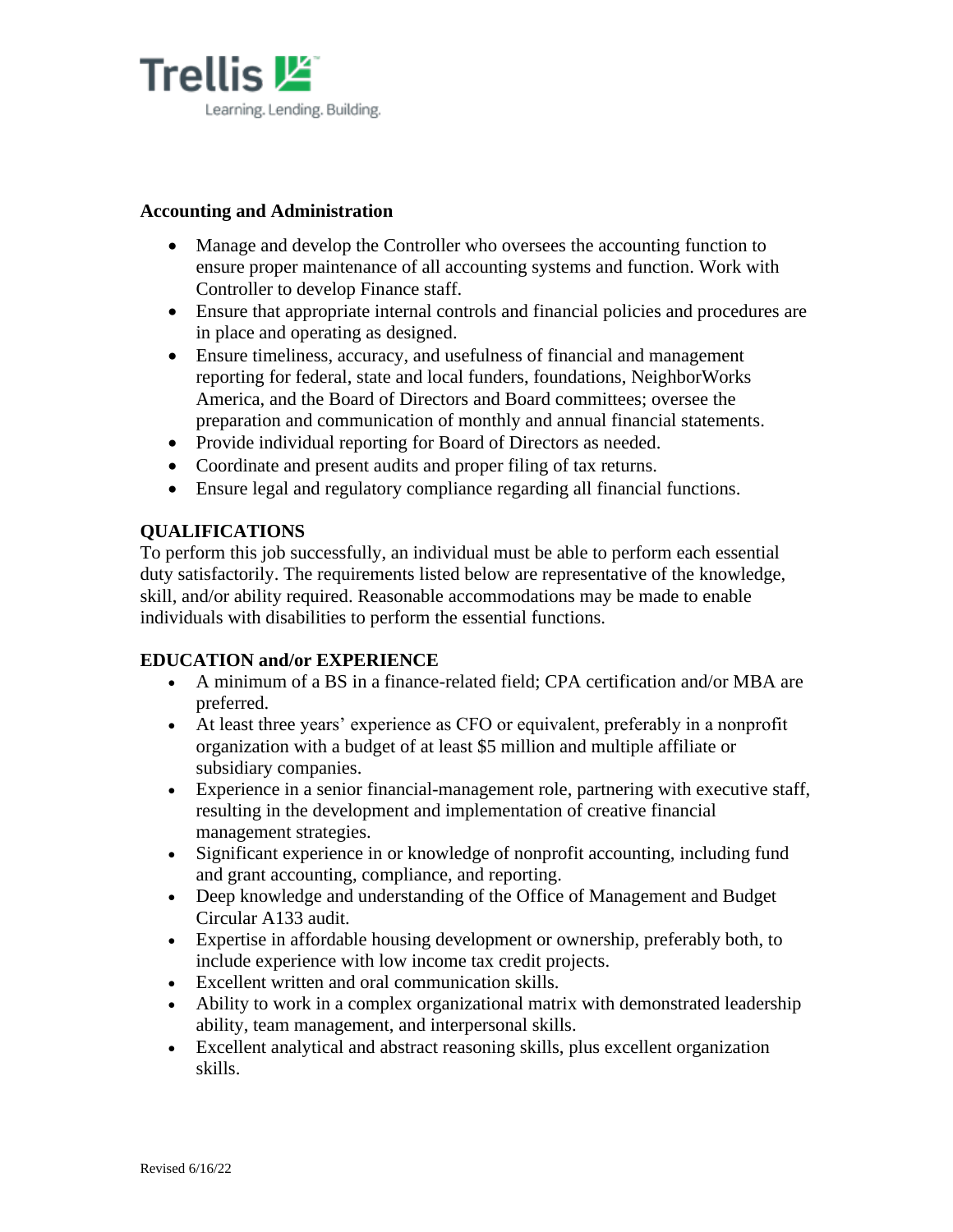

# **LANGUAGE SKILLS**

Ability to read, analyze, and interpret common technical journals, financial reports, and legal documents. Ability to respond to inquiries from the CEO and other senior management, Board of Directors, regulatory agencies, community partners, staff and the media. Ability to effectively present information to senior management, public groups, and/or boards of directors.

### **MATHEMATICAL SKILLS**

Ability to work with mathematical concepts such as probability and statistical inference. Ability to apply concepts such as fractions, percentages, ratios, and proportions to practical situations.

### **REASONING ABILITY**

Ability to define problems, collect data, establish facts, and draw valid conclusions. Ability to use persuasion and influence skills to raise funds for NHSP. A willingness to take entrepreneurial actions and calculated risks to achieve results.

#### **CUSTOMER SERVICE SKILLS**

Ability to work with the needs of internal customers to support staff in their work with clients. Ability to work collaboratively across departmental lines.

#### **COMPUTER SKILLS**

Proficient in Microsoft Office products including Excel, Word, Teams, etc.

# **CERTIFICATES, LICENSES, REGISTRATIONS**

Employee must present proof of automobile insurance coverage. Minimum liability limits shall be \$100,000 bodily injury and \$25,000 property damage coverage or such limits as deemed appropriate by the President/CEO.

#### **PHYSICAL DEMANDS**

The physical demands described here are representative of those that must be met by an employee to successfully perform the essential functions of this job. Reasonable accommodations may be made to enable individuals with disabilities to perform the essential functions.

While performing the duties of this job, the employee is regularly required to sit and use hands to finger, handle, or feel. The employee frequently is required to reach with hands and arms. The employee is frequently required to talk and hear. The employee is occasionally required to stand and walk. The employee is regularly required to drive. Specific vision abilities required by this job include close vision, and ability to adjust focus.

#### **WORK ENVIRONMENT**

The work environment characteristics described here are representative of those an employee encounters while performing the essential functions of this job. Reasonable